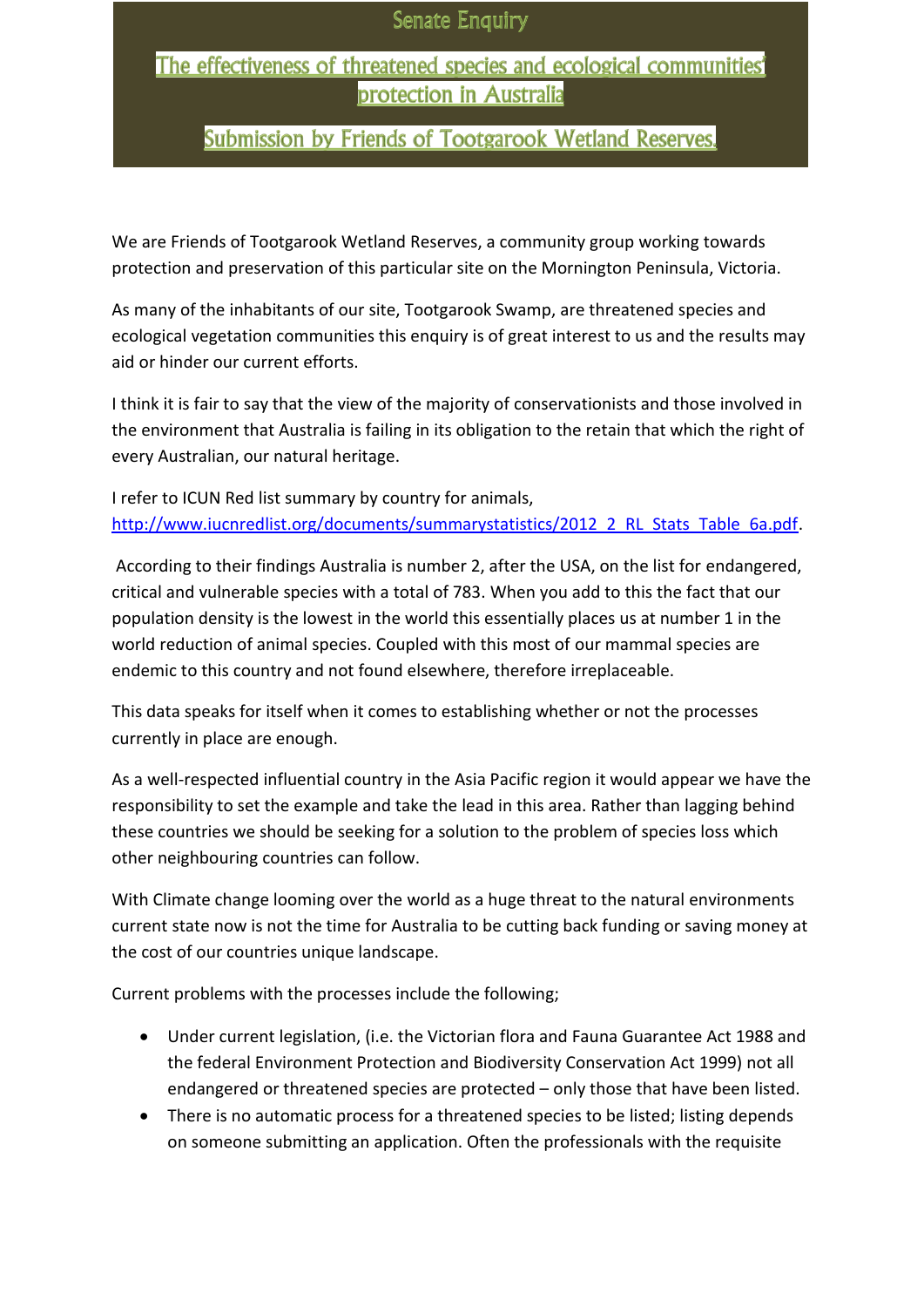## The effectiveness of threatened species and ecological communities' protection in Australia

### **Submission by Friends of Tootgarook Wetland Reserves.**

knowledge to complete the application are so overwhelmed they don't have the time to do it, so an endangered species can remain unlisted for years.

- Once an application has been made for a species to be listed, the process of approval can take years.
- There is no emergency listing process, so a newly discovered species, or one that suddenly becomes critically endangered as a result of a catastrophic event is not protected until the process, no matter how protracted, has been completed.
- After listing, it can take several more years for an action statement/recovery plant to be written, approved and adopted.
- Action statements are generally written by knowledgeable scientists and others but may be poorly constructed so that they do not give effective protection. They can be subject to interpretation and challenged in unintended ways that favour development and exploitation over conservation.
- Governments tend to support development and exploitation over conservation, even though they publicly espouse the importance of biodiversity protection.
- Once the Action Statement or Recovery Plan has been written it may or may not be implemented; funding required for implementation may not be available.
- No one effectively ensures, supervises or monitors implementation.
- No one is held accountable for failure to implement an Action Statement or for failure of an implemented Action Statement to protect the threatened species.
- Action Statements and Recovery Plans are not reviewed and updated.
- In practice the main practical value of Action Statements and Recovery Plans appears to be that they are invoked by vested interests, government agencies and governments to claim that species are protected, even when the intended protection is not effective and the species continues to decline.

From our local level we are seeing the repercussions of these insubstantial processes time and time again as they end up causing a negative flow on effect from the highest level of government right down to the individual landowner.

Good data and good information, lead to a good decision, poor information and poor data will result in poor decision. That is from what we have observed is the biggest issue when it comes to managing our threatened species and preventing others from getting on the list.

Landowners who wish to develop high conservation significant land into housing or other inappropriate usage are expected to commission a report. The report which is written is based on data. If the data hasn't been collected or updated by DSE, Shire or federal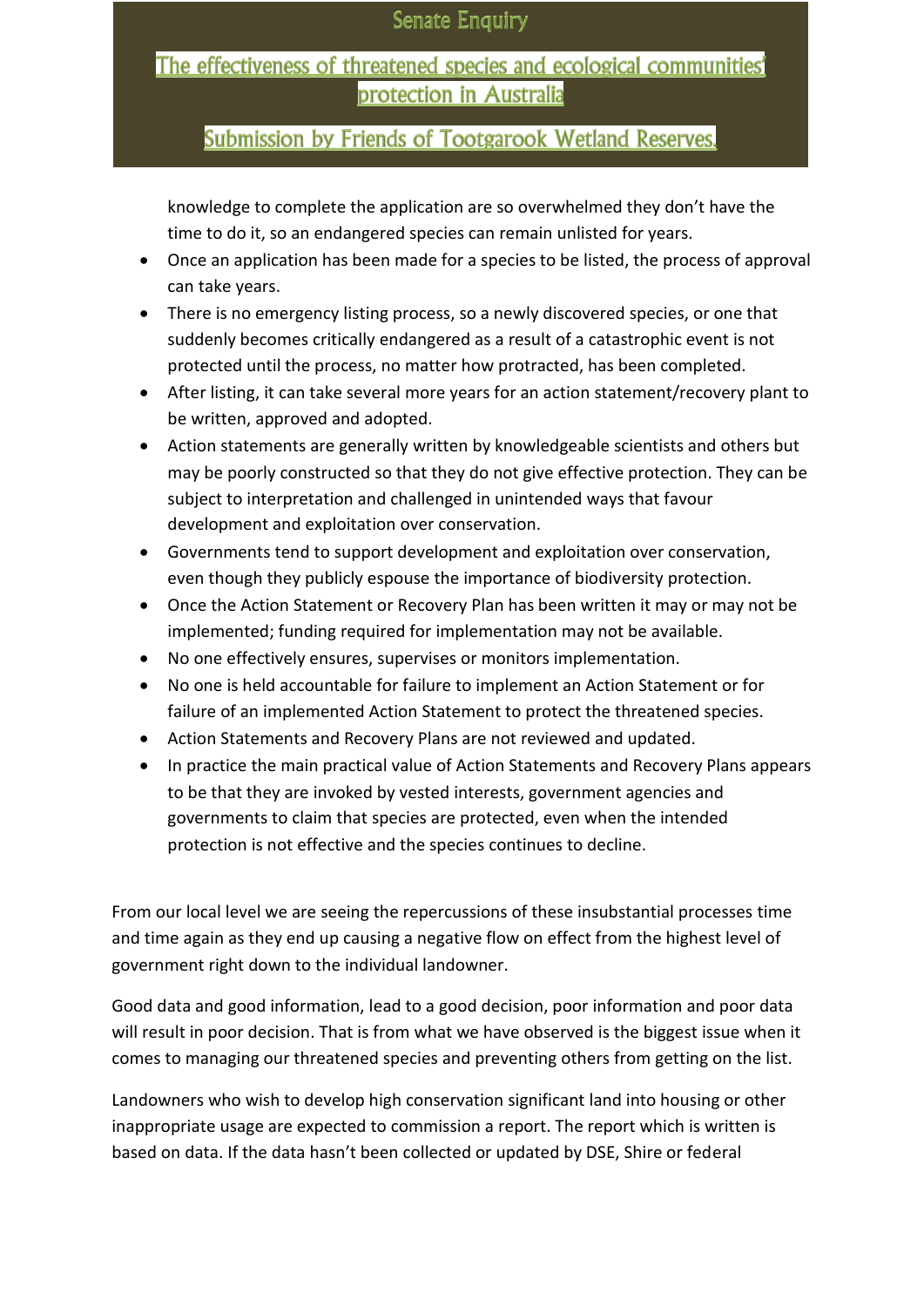### The effectiveness of threatened species and ecological communities' protection in Australia

# **Submission by Friends of Tootgarook Wetland Reserves.**

government than the report will be flawed and the decision to allow a development to occur may end up destroying and reducing threatened species and communities which nobody knew were their because nobody had collected or updated the data. If species are known to occur in the area and no action statements are in place then there is no real reason to prevent the development from going ahead, with the addition of a few offsets (which cannot replace threatened communities) and some species relocation. In extreme cases which we have observed the landowner may resort to land vandalism to reduce offsets and biodiversity values of the land prior to putting in a permit application and unless there is data available to prove what already existed there can be little done about it.

The Local governments approve developments and inappropriate usage of land because the state or federal government databases and action statements are so behind and lacking that they don't know what was worth saving until its already been lost. Their decisions are based on the information that they can access about the conservation significance of a site, species or vegetation community and its current status according to higher government.

Referrals are made to relevant bodies for approval but again their decisions are based on the information that they have access too. Lack of data leads to approval of land usage, that in many cases, we discover too late that this has led to a loss or degradation of species and communities which has had negative effects on neighbouring areas.

It is unfortunate that in most states environmental departments tend to be the first to be cut back when moneys tight. Possibly because it's a common view that these departments spend more money than they bring in and therefore are not budget friendly. We believe this is a short sighted viewpoint given that the retention and restoration of our natural environmental values and heritage will lead to increased tourism. After all it's the environment that sets this country apart.

If state and federal governments took a more long term view of environment protection then there would come a time when it would start being more profitable to all Australians. Unfortunately there is a tendency to rely on short term band aid solutions to the environmental issues which will appease the public until the next election but have no real impact in solving the problem at its source.

In conclusion we see that a more streamlined collaborative shared database between all levels of government and run by the federal government would see better outcomes for Australia unique environment and enable us to better manage the environment as a whole rather than as separate states. Australia belongs to all Australians and we should be working